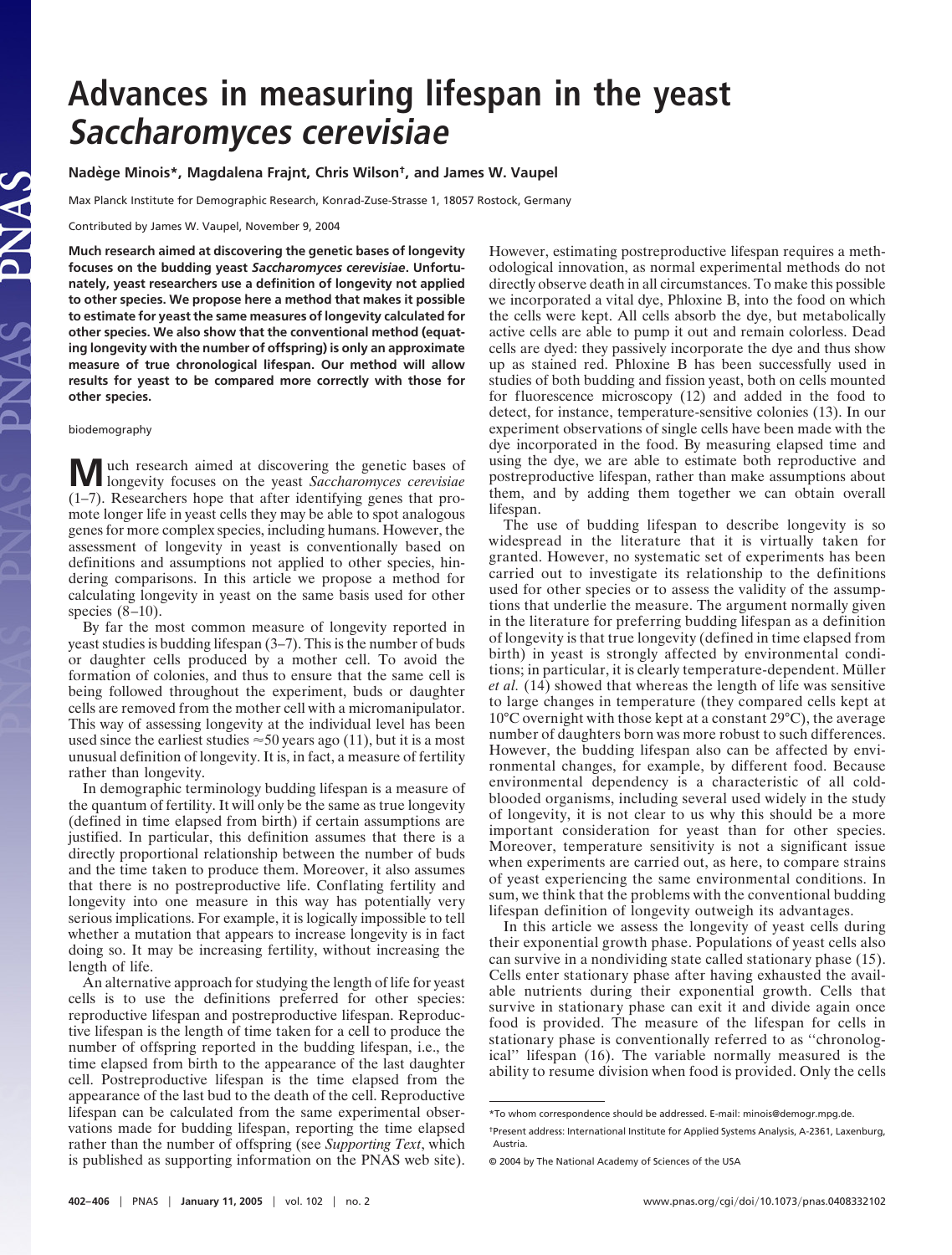| Table 1. Mean $\pm$ SEM for each genotype and each replicate of the budding, reproductive, and |
|------------------------------------------------------------------------------------------------|
| postreproductive lifespans                                                                     |

|                  | Budding lifespan |                  | Reproductive lifespan |                  | Postreproductive lifespan |                  |
|------------------|------------------|------------------|-----------------------|------------------|---------------------------|------------------|
| Genotype         | Replicate 1      | Replicate 2      | Replicate 1           | Replicate 2      | Replicate 1               | Replicate 2      |
| <b>S288C</b>     | $N = 46$         | $N = 48$         | $N = 46$              | $N = 48$         | $N = 46$                  | $N = 48$         |
|                  | $29.96 \pm 1.72$ | $31.27 \pm 1.80$ | $62.29 \pm 3.60$      | $62.03 \pm 3.84$ | $6.52 \pm 0.89$           | $9.66 \pm 1.71$  |
| EG103            | $N = 46$         | $N = 47$         | $N = 46$              | $N = 47$         | $N = 45$                  | $N = 47$         |
|                  | $14.85 \pm 0.71$ | $20.62 \pm 0.89$ | $56.74 \pm 4.29$      | $67.02 \pm 3.50$ | $8.13 \pm 1.34$           | $10.18 \pm 1.97$ |
| EG103cyr1        | $N = 46$         | $N = 47$         | $N = 46$              | $N = 47$         | $N = 44$                  | $N = 47$         |
|                  | $20.13 \pm 1.26$ | $22.74 \pm 1.25$ | $70.83 \pm 4.69$      | $61.18 \pm 3.78$ | $11.80 \pm 1.43$          | $14.17 \pm 1.58$ |
| EG103sch9 msn2/4 | $N = 33$         | $N = 39$         | $N = 33$              | $N = 39$         | $N = 33$                  | $N = 39$         |
|                  | $10.00 \pm 0.65$ | $13.72 \pm 1.00$ | $41.91 \pm 3.75$      | 53.89 $\pm$ 4.09 | $11.77 \pm 2.38$          | $9.99 \pm 1.65$  |

able to exit stationary phase, divide, and form a colony in the presence of food are thus taken into account. The longer the cells spend in stationary phase the less likely they are to be able to exit it successfully. We have recently carried out a study of the relation between budding lifespan and chronological lifespan  $(3)$ . We have shown that the inactivation of the Ras/ cAMP/PKA pathway is able to increase both lifespans. In contrast, stress-resistance genes such as *SODs*, *MSN2*, *MSN4*, and *RIM15* have opposite effects on budding and chronological lifespans.

#### **Materials and Methods**

**Strains.** We analyzed longevity in four haploid yeast strains. The strains were selected because they are known to have different lengths of average budding lifespan (5, 17) and because the mutation in *CYR1* and the deletions in *SCH9*, *MSN2*, and *MSN4* deactivate genes involved in similar pathways (refs. 17–19 and *Supporting Text*). The four strains reproduce with a normal generation time of  $\approx 90$  min at 30°C. For each strain we calculated the budding lifespan, reproductive lifespan, and postreproductive lifespan.

The four strains studied were  $S288C$  (MAT $\alpha$  mal gal2), EG103 (DBY746 MAT $\alpha$  leu2–3, 112his3 $\Delta$ 1 trp1–289 ura3–52 GAL<sup>+</sup>), EG103cyr1 (DBY746 MAT $\alpha$  leu2–3, 112his3 $\Delta$ 1 trp1–289  $ura3-52$   $GAL+ cyr1::mTn$ , and  $EG103sch9msn2/4$  (DBY746  $\text{MAT}\alpha$  leu2-3, 112his3 $\Delta$ 1 trp1-289 ura3-52 GAL<sup>+</sup> sch9∆::URA3 msn2∆::HIS3 msn4∆::LEU2).

**Experimental Methods.** A sample of frozen cultures was streaked onto standard YPD (2% glucose, 2% peptone, 1% yeast extract) plates. After 3 days of incubation at 30°C, a single colony was sampled and cells were transferred to 40 ml of liquid YPD media where they were grown overnight (30°C and 200 rpm). One microliter of each culture was dropped at a specific place on the YPD plates in which Phloxine B (Sigma, ref. P2759) was added at 10  $\mu$ g/ml at the time the YPD was prepared.

A few hours later, single cells were micromanipulated to defined places on the plates. After the production of the first daughter, the parental cell was removed and the daughter cell was followed for the total number of offspring. Plates were kept at 30°C and each cell was observed every 90 min. New daughter cells were removed and recorded. Plates were placed at 4°C overnight to avoid excessive budding (one daughter cell was usually grown overnight at that temperature). A cell was considered to be dead when appearing red because of the incorporation of the dye Phloxine B inside the cell. Phloxine B was the most suitable dye because it is detected under normal light, thus allowing us to see its incorporation during the normal course of the experiment, without further manipulating the cells.

On each plate, a total of 12 cells for each genotype were

displayed. Four plates were followed in each experiment and two replicates were carried out. In fact, we studied a total of 376 experimental cells, rather than 384. Five cells failed to produce a daughter that would have been used as an experimental cell and three cells could not be followed for their entire lives because of technical problems.

**Statistical Analyses.** Of the 376 cells, only those that produced at least five daughters were included in the analyses. These comprised 100% of the cells for genotype S288C and EG103cyr1, 98.9% for EG103, and 80.9% for EG103sch9msn2/4. For each strain in each replicate we recorded and analyzed the budding, reproductive, and postreproductive lifespans. The two replicates were analyzed separately because they showed slightly different values for the variables means (Table 1). However, the statistical results were essentially the same for both replicates.

Because only one daughter was usually produced overnight, we counted the 9 h spent at 4°C as 90 min, the normal observation frequency, to avoid exaggerating the length of life of cells spending several nights at 4°C. With this conversion, 1 day is 15 h long.

Budding and reproductive lifespans for both replicates and postreproductive lifespan for the second replicate were logtransformed to fit a normal distribution. Normality was assessed with Kolmogorov–Smirnov tests. We then used ANOVA on the lifespans to test the effect of genotype (fixed factor), plate (random factor), and their interaction. Bonferroni post hoc tests identified the specific origin of overall differences. Postreproductive lifespan data for the first replicate failed to fit a normal distribution, and Kruskal–Wallis tests were performed to assess the effect of genotype and plate on this variable, but this meant that the interaction term could not be estimated (Table 2). Pearson (parametric) or Spearman (nonparametric) correlation coefficients between the three variables were calculated at the individual level for each genotype (Table 3).

Survival curves were derived for each genotype from the budding lifespan and reproductive lifespan to compare the relation between the number of daughters and the time taken to produce those daughters. The survival curves indicate the number of experimental cells reaching the value *x* for the variable under study  $(N_x)$  divided by the total number of experimental cells for that genotype and replicate  $(N_0)$ . Postreproductive survival was analyzed to know whether the decline in the number of living cells was strictly exponential (a test for randomness).

### **Results**

Fig. 1 presents survival curves for each sample, with each column of graphs corresponding to a replicate of the experiment. Fig. 1 *A* and *B* summarizes conventional budding lifespans, Fig. 1 *C* and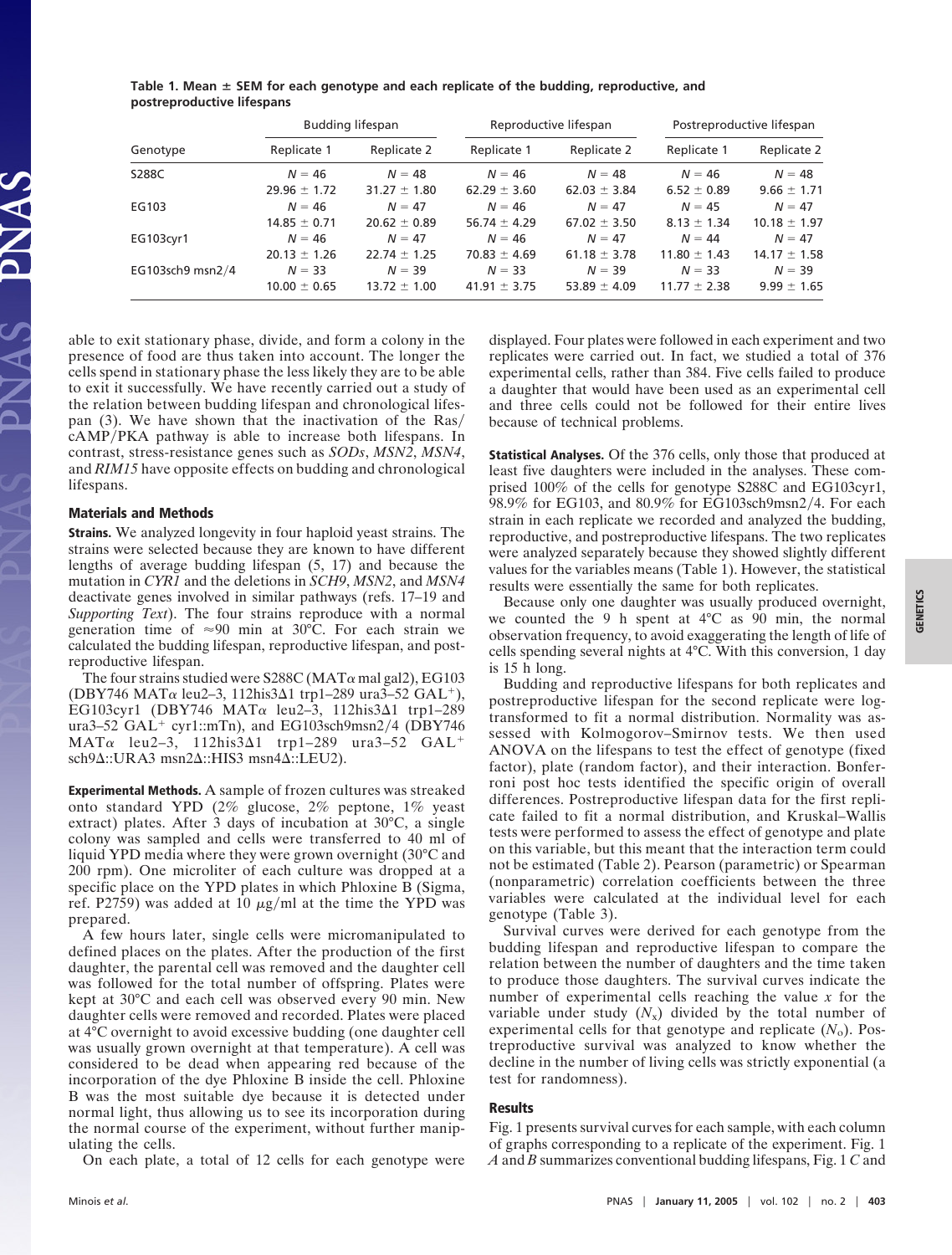|                                              | Table 2. Statistical analyses showing the effect of genotype, plate, and their interaction for each replicate on the budding, |
|----------------------------------------------|-------------------------------------------------------------------------------------------------------------------------------|
| reproductive, and postreproductive lifespans |                                                                                                                               |

| Factor            | Budding lifespan   |                    | Reproductive lifespan |                    | Postreproductive lifespan |                    |
|-------------------|--------------------|--------------------|-----------------------|--------------------|---------------------------|--------------------|
|                   | Replicate 1        | Replicate 2        | Replicate 1           | Replicate 2        | Replicate 1               | Replicate 2        |
| Genotype          | $F(3, 9) = 135.66$ | $F(3, 9) = 109.66$ | $F(3, 9) = 15.53$     | $F(3, 9) = 6.36$   | 3 df $X^2 = 14.1$         | $F(3, 9) = 4.15$   |
|                   | P < 0.0001         | P < 0.0001         | P < 0.001             | $P = 0.013$        | $P = 0.003$               | $P = 0.040$        |
| Plate             | $F(3, 155) = 1.32$ | $F(3, 165) = 2.45$ | $F(3, 154) = 0.11$    | $F(3, 165) = 1.53$ | 3 df $X^2 = 8.73$         | $F(3, 165) = 0.71$ |
|                   | $P = 0.269$        | $P = 0.065$        | $P = 0.957$           | $P = 0.208$        | $P = 0.033$               | $P = 0.550$        |
| Genotype by plate | $F(9, 155) = 0.40$ | $F(9, 165) = 0.30$ | $F(9, 154) = 0.56$    | $F(9, 165) = 0.39$ | Not applicable            | $F(9, 165) = 1.00$ |
|                   | $P = 0.934$        | $P = 0.974$        | $P = 0.826$           | $P = 0.941$        | (see text)                | $P = 0.439$        |

*D* shows reproductive lifespans, and Fig. 1 *E* and *F* shows postreproductive lifespans.

Fig. 1 *A* and *B* clearly shows that the four strains have different budding lifespans, with the rank order of the strains corresponding to expectations. S288C had the highest number of daughters, and, when compared with the control strain EG103, EG103cyr1 had more daughters and EG103sch9msn2/4 had fewer. The difference between EG103 and EG103cyr1 was less marked in the second replicate of the experiment.

As is clear in Fig. 1 *C* and *D*, when actual time elapsed is calculated the differences between the four strains change. The strain with the shortest budding lifespan, EG103sch9msn2/4, remains the shortest-lived, but the other three strains show less differentiation, and the strain with the longest budding lifespan does not show the longest reproductive lifespan. Statistical analysis indicates that the three longer-lived strains are indistinguishable in terms of reproductive lifespan. In other words, two strains with very different budding lifespans (for example, one of which produces 50% more daughter cells than another) can show no difference in lifespan measured in time rather than in generations. As Table 3 shows, there is a significant correlation between the two measures ( $r^2$  is  $> 0.7$  for three strains, but  $<$ 0.5 for the fourth), but there is also a substantial amount of variance in the reproductive lifespan that is not captured by the budding lifespan.

Fig. 1 *E* and *F* shows postreproductive lifespans. As expected, postreproductive lifespan is much shorter than the length of the reproductive life, but it is not zero (it can amount to as much as 10% of total lifespan), nor is it identical for all strains. Moreover, for three of the strains there is no statistical correlation between postreproductive lifespan and either budding lifespan or reproductive lifespan. Only for EG103 is there

any significant correlation, and only in one of the two replicates is there significant correlation. The length of the postreproductive lifespan ranged from zero (death at the time of budding the last daughter) to 75 h (based on a 15-h day). The distribution of the time between last budding and death differed between the genotypes and was not exponential. Both of these features suggest that postreproductive lifespan is not a purely random phenomenon. Causes of death in old yeast cells are not known. Budding lifespan is modulated by dozens of genes (1) and environmental changes such as caloric restriction (lower glucose concentration in the food) that increases budding lifespan (5). An increase in glucose concentration above the standard 2% also leads to a higher budding lifespan (20). Morphological and physiological changes with replicative age have been described (e.g., refs. 1 and 21), that could be possible explanations for the existence of a postreproductive lifespan in yeast (discussed in ref. 22). However, none of those changes have been shown to be a leading cause of death in yeast. The only known plausible cause of death is the induction of apoptosis (23, 24) because this phenomenon is known to directly lead to the death of the cell implementing an apoptotic process. We did not investigate potential causes of death in the present experiment.

#### **Discussion**

This article proposes two deceptively modest innovations to experimental procedures. These small changes seem small, but they have considerable potential for improving our understanding of the genetic basis of longevity in yeast. Our most important result is that budding lifespan is not an accurate predictor of reproductive lifespan. This finding indicates that unqualified use of budding lifespan as a measure of longevity is not justified. We

| Genotype         | <b>Budding</b><br>lifespan/reproductive<br>lifespan |              | <b>Budding</b><br>lifespan/postreproductive<br>lifespan |                | Reproductive<br>lifespan/postreproductive<br>lifespan |                |
|------------------|-----------------------------------------------------|--------------|---------------------------------------------------------|----------------|-------------------------------------------------------|----------------|
|                  | Replicate 1                                         | Replicate 2  | Replicate 1                                             | Replicate 2    | Replicate 1                                           | Replicate 2    |
| S288C            | $N = 46$                                            | $N = 48$     | $N = 46$                                                | $N = 48$       | $N = 46$                                              | $N = 48$       |
|                  | $r^2 = 0.79$                                        | $r^2 = 0.84$ | $r^2 = 0.0121$                                          | $r^2 = 0.009$  | $r^2 = 0.0025$                                        | $r^2 = 0.0144$ |
|                  | P < 0.0001                                          | P < 0.0001   | $P = 0.485$                                             | $P = 0.823$    | $P = 0.743$                                           | $P = 0.421$    |
| EG103            | $N = 46$                                            | $N = 47$     | $N = 45$                                                | $N = 47$       | $N = 45$                                              | $N = 47$       |
|                  | $r^2 = 0.77$                                        | $r^2 = 0.74$ | $r^2 = 0.14$                                            | $r^2 = 0.0144$ | $r^2 = 0.09$                                          | $r^2 = 0.0081$ |
|                  | P < 0.0001                                          | P < 0.0001   | $P = 0.009$                                             | $P = 0.406$    | $P = 0.048$                                           | $P = 0.568$    |
| EG103cyr1        | $N = 45$                                            | $N = 47$     | $N = 44$                                                | $N = 47$       | $N = 44$                                              | $N = 47$       |
|                  | $r^2 = 0.74$                                        | $r^2 = 0.88$ | $r^2 = 0.0196$                                          | $r^2 = 0.0441$ | $r^2 = 0.0064$                                        | $r^2 = 0.576$  |
|                  | P < 0.0001                                          | P < 0.0001   | $P = 0.379$                                             | $P = 0.159$    | $P = 0.604$                                           | $P = 0.102$    |
| EG103sch9 msn2/4 | $N = 33$                                            | $N = 39$     | $N = 33$                                                | $N = 39$       | $N = 33$                                              | $N = 39$       |
|                  | $r^2 = 0.44$                                        | $r^2 = 0.53$ | $r^2 = 0.0324$                                          | $r^2 = 0.0121$ | $r^2 = 0.0144$                                        | $r^2 = 0.0081$ |
|                  | P < 0.0001                                          | P < 0.0001   | $P = 0.305$                                             | $P = 0.495$    | $P = 0.497$                                           | $P = 0.581$    |

**Table 3. Correlation coefficients for each genotype and replicate between the budding, reproductive, and postreproductive lifespans**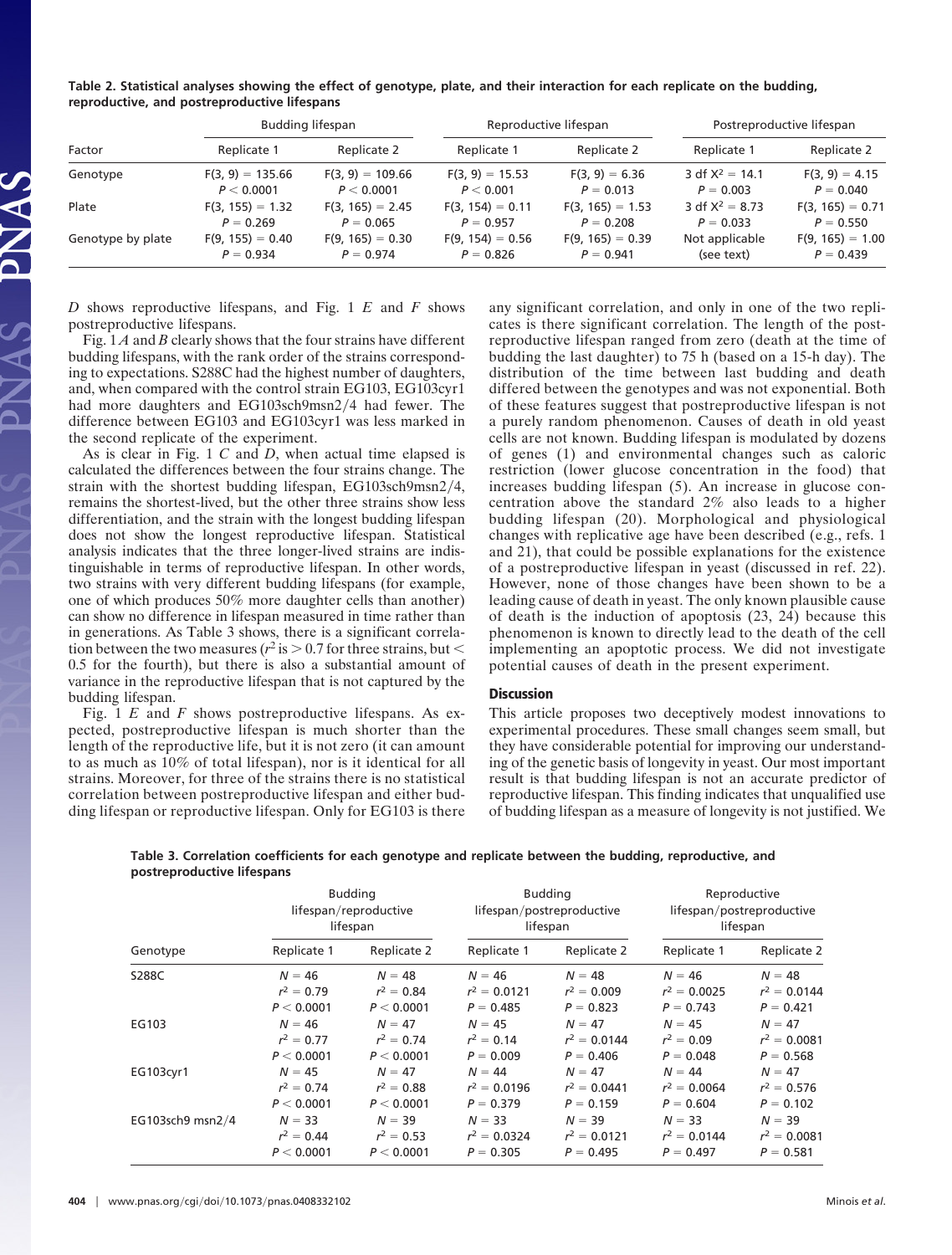

Fig. 1. Survival curves. (A, C, and E) Replicate 1. (B, D, and F) Replicate 2. (A and B) Budding lifespan. (C and D) Reproductive lifespan. (E and F) Postreproductive lifespan.

also show that postreproductive lifespan differs between strains, undermining another assumption needed for budding lifespan to be a true indication of longevity.

It will be relatively straightforward for other researchers to carry out similar analyses to those reported here. The information needed to calculate reproductive lifespan should be found in the records of any experiment that reported budding lifespan. We hope, therefore, that the generality of our findings for other

- 1. Jazwinski, S. M. (2001) *Mech. Ageing Dev.* **122,** 865–882.
- 2. Jazwinski, S. M. (2002) *Annu. Rev. Microbiol.* **56,** 769–792.
- 3. Kirchman, P. A., Kim, S., Lai, C. Y. & Jazwinski, S. M. (1999) *Genetics* **152,** 179–190.
- 4. Sun, J., Kale, S. P., Childress, A. M., Pinswasdi, C. & Jazwinski, S. M. (1994) *J. Biol. Chem.* **269,** 18638–18645.
- 5. Lin, S. J., Defossez, P. A. & Guarente, L. (2000) *Science* **289,** 2126–2128.
- 6. Anderson, R. M., Bitterman, K. J., Wood, J. G., Medvedik, O. & Sinclair, D. A. (2003) *Nature* **423,** 181–185.

strains of yeast can be rapidly established by reference to this existing (but unreported) information. Estimating postreproductive lifespan for more strains will require additional experiments, but the methodological innovation of incorporating dye in the yeast's growing medium is not difficult to implement.

We thank A. Storek-Langbein, N. Sievers, A. Neumann, and B. Klissing for technical assistance and J. R. Carey, S. M. Jazwinski, E. Le Bourg, and L. Partridge for valuable comments on the manuscript.

- 7. Lin, S. J., Kaeberlein, M., Andalis, A. A., Sturtz, L. A., Defossez, P. A., Culotta, V. C., Fink, G. R. & Guarente, L. (2002) *Nature* **418,** 344–348.
- 8. Johnson, T. E. (1990) *Science* **249,** 908–912.
- 9. Mair, W., Goymer, P., Pletcher, S. D. & Partridge, L. (2003) *Science* **301,** 1731–1733.
- 10. Carey, J. R. (2003) *Longevity: The Biology and Demography of Lifespan* (Princeton Univ. Press, Princeton).
- 11. Mortimer, R. K. & Johnston, J. R. (1959) *Nature* **183,** 1751–1752.
- 12. Tsukada, M. & Ohsumi, Y. (1993) *FEBS Lett.* **333,** 169–174.

PNAS

**S<br>A<br>Z**